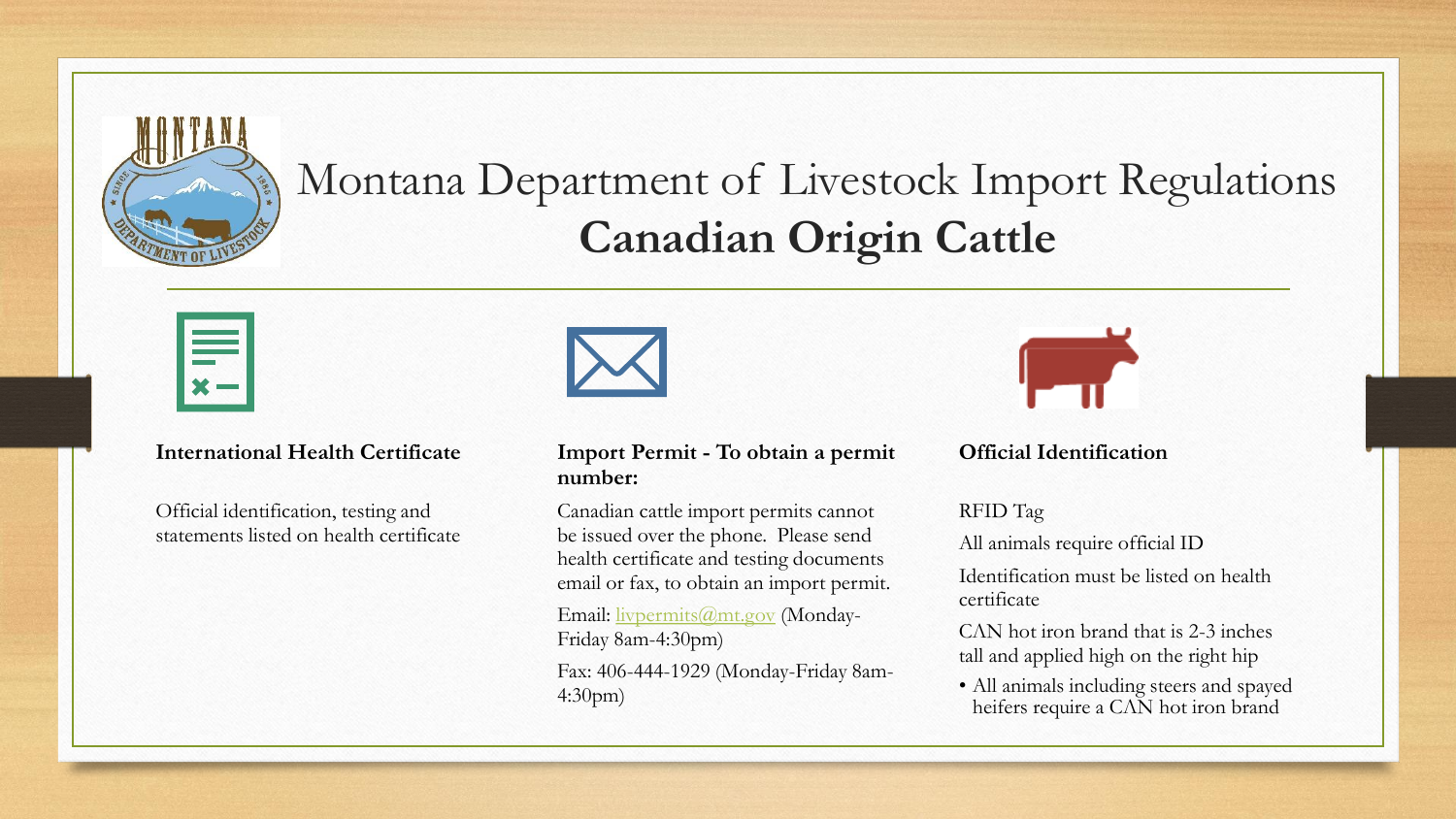

# **Canadian Origin Cattle Import**

Testing Requirements

### **Brucellosis**

One negative brucellosis test on animals 12 months of age and older, within 30 days of movement.

## **Tuberculosis (TB)**

One negative TB test on animals two months of age and older, within 60 days of movement.

## **Trichomoniasis**

Virgin bulls less than 12 months of age

• No testing required

Virgin bulls 12-24 months of age

• No testing required

Non-virgin bulls and bulls greater than 24 months of age

- One single negative PCR within 60 days
- Void upon commingling with female cattle \*Pooled PCRs are acceptable